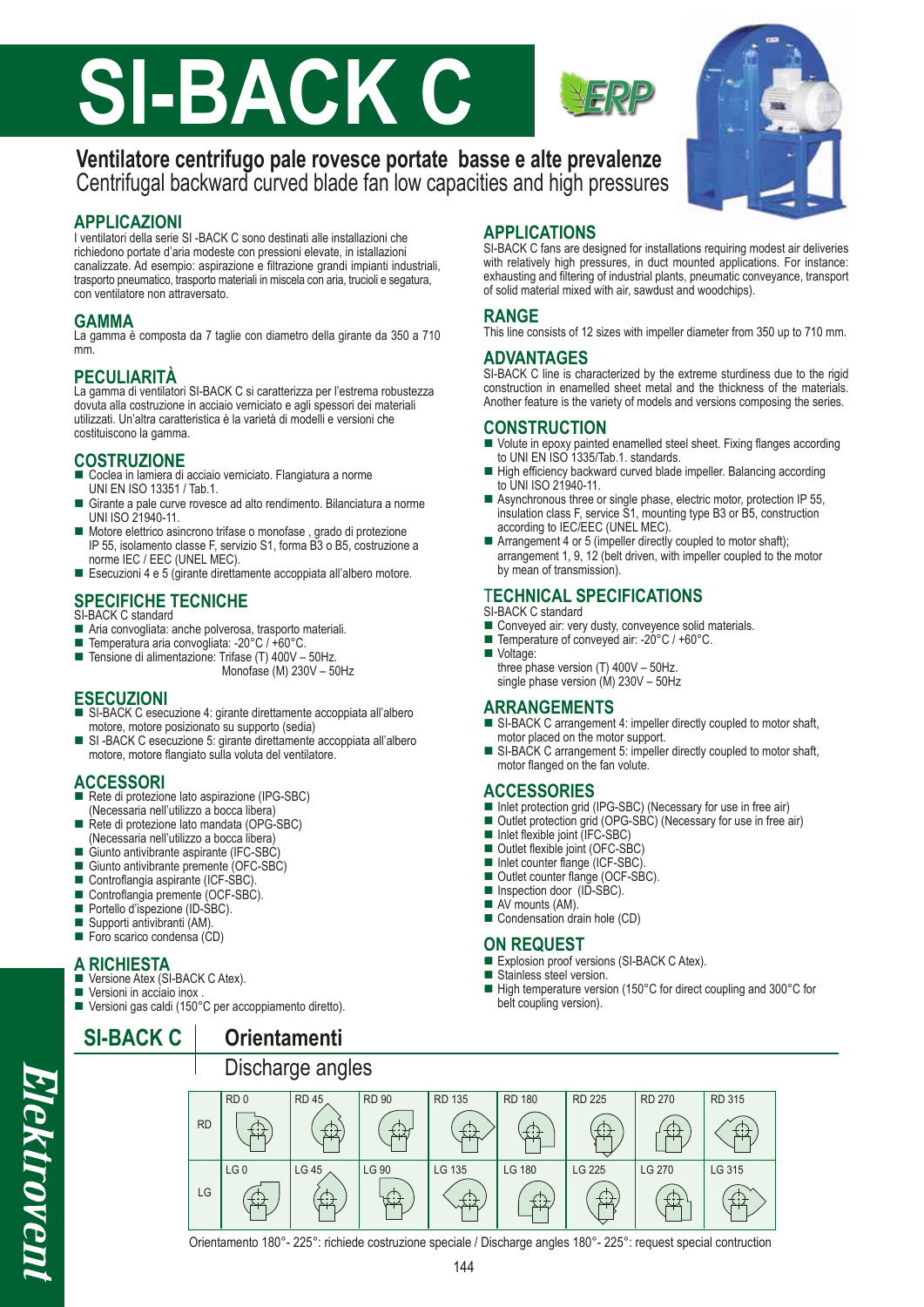

1 mm H2O= 9,8 Pa

# Performances

Le prestazioni indicate nei diagrammi si riferiscono ad aria alla temperatura di 15°C ed all'altitudine di O mt s.l.m., e sono state ottenute in installazioni di tipo "D" in assenza di reti e accessori.<br>Performances shown

**Modello Pm In max Mot Lp Model (kW) (A) (H) dB(A) 352/A T** 0.75 1.9 80 60 **352/B T** 1.1 2.5 80 61 **402/A T** 1,5 3,2 90 63 **402/B T** 2,2 4,7 90 67 **452/A T** | 3 | 6,1 | 100 | 67 **452/B T** | 4 | 7,5 | 112 | 70 **502/A T** | 4 | 7,5 | 112 | 70 **502/B T 5**,5 10,4 132 70 2 POLI/POLES **(3000 rpm)** - T: trifase/three-phase **(3Ph-400V-50 Hz)**



Modello Pm In max Mot Lp<br>Model (kW) (A) (H) dB(A) **Model (kW) (A) (H) dB(A) 562/A T** | 7,5 | 13,9 | 132 | 74 **562/B T** 11 19,9 160 75 **632/A T** 15 26.2 160 76 **632/B T** 18,5 32,1 160 76<br>**712/A T** 22 40.4 180 77 **712/A T** 22 40.4 180 77 **712/B T** | 30 | 53,2 | 200 | 78 2 POLI/POLES **(3000 rpm)** - T: trifase/three-phase **(3Ph-400V-50 Hz)**



4 POLI/POLES **(1500 rpm)** - T: trifase/three-phase **(3Ph-400V-50 Hz)**

| <b>Modello</b><br><b>Model</b> | Pm<br>(kW) | In max<br>(A) | <b>Mot</b><br>(H) | Lp<br>dB(A) |  |
|--------------------------------|------------|---------------|-------------------|-------------|--|
| 714/A T                        |            | 8.3           | 112               | 64          |  |
| 714/B T                        | 5.5        | 11            | 132               | 65          |  |
| 804/A T                        | 7,5        | 14,6          | 132               | 67          |  |
| 804/B T                        | 11         | 18            | 132               | 68          |  |

**Tolleranze:** prestazioni aerauliche e rumorosità rientrano nelle tolleranze indicate nella norma DIN 24166, Classe 2. **Tolerances:** performances and sound power levels within the tolerances allowed by the DIN 24166 standard for Class 2.

**LpA [dB(A)]:** La determinazione del livello di potenza sonora è stata condotta secondo la norma UNI EN ISO 3746:1997. Le misure di livello di pressione sonora sono state eseguite su una superficie a forma di parallelepipedo che racchiude la macchina, ad una distanza di 2 m dalle superfici della macchina stessa".

LpA [dB(A)]: Measurement of the sound power level was carried out in compliance with UNI EN ISO 3746:1997. The sound pressure was measured on the surface of a parallelepiped that encloses the machine at a distance of 2 meters from its surface".

![](_page_1_Figure_15.jpeg)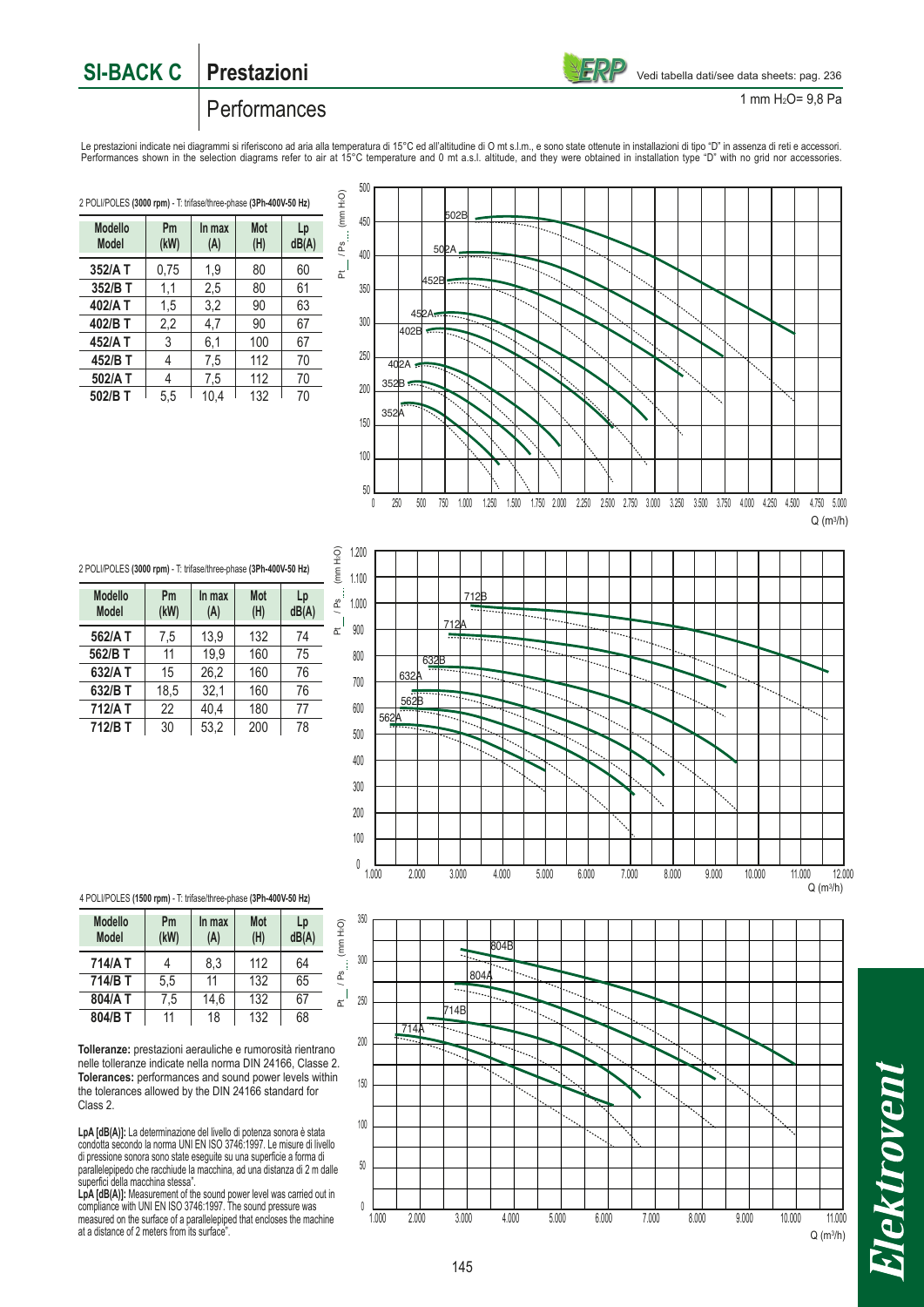# **SI-BACK C Dimensioni**

# **Dimensions**

|                |                     |            |     |                   | <b>Ventilatore Fan</b> |      |     |      |     |     |                   |              | <b>Basamento Base</b> |     |     |     |     |             |     |    |
|----------------|---------------------|------------|-----|-------------------|------------------------|------|-----|------|-----|-----|-------------------|--------------|-----------------------|-----|-----|-----|-----|-------------|-----|----|
| <b>Modello</b> | <b>Mot</b>          | Pm<br>(kW) | Kg  | B<br>A            |                        |      |     |      |     | н   |                   |              |                       |     |     |     |     |             |     |    |
|                | (H)<br><b>Model</b> |            |     |                   |                        | C    | D   | E    | F   | G   | $\frac{0}{135}$ ° | 180°<br>225° | 270°<br>315°          |     |     | M   | N   | $\mathbf 0$ | P   | Ø  |
| 352/A T        | 80                  | 0.75       | 35  | 65<br>377         |                        | 535  | 250 | 617  | 215 | 56  | 355<br>250        | 355          | 121                   | 45  | 211 | 45  | 203 | 225         | 10  |    |
| 352/B T        | 80                  | 1.1        | 36  |                   |                        |      |     |      |     |     |                   |              |                       |     |     |     |     |             |     |    |
| 402/A T        | 90                  | 1,5        | 46  | 71<br>437         |                        | 590  | 280 | 659  | 238 | 63  | 375               | 280          | 375                   | 133 | 58  | 246 | 55  | 234         | 260 | 10 |
| 402/B T        | 90                  | 2,2        | 50  |                   |                        |      |     |      |     |     |                   |              |                       |     |     |     |     |             |     |    |
| 452/A T        | 100                 | 3          | 60  | 78                | 482                    | 645  | 300 | 713  | 265 | 70  | 400               | 300          | 400                   | 197 | 49  | 276 | 30  | 289         | 324 | 12 |
| 452 B T        | 112                 | 4          | 80  |                   | 503                    |      |     |      |     |     |                   |              |                       |     |     |     |     |             |     |    |
| 502/A T        | 112                 | 4          | 92  | 520<br>86<br>560  |                        | 715  | 335 | 795  | 297 | 78  | 335<br>450        |              | 450                   | 197 | 49  | 276 | 30  | 289         | 324 | 12 |
| 502/B T        | 132                 | 5,5        | 107 |                   |                        |      |     |      |     |     |                   |              |                       | 237 | 59  | 336 | 40  | 337         | 372 |    |
| 562/A T        | 132                 | 7,5        | 122 |                   | 579                    |      |     |      |     | 88  |                   |              |                       | 237 | 40  | 336 | 40  | 337         | 372 | 12 |
| 562/B T        | 160                 | 11         | 163 | 95                | 684                    | 805  | 375 | 893  | 337 |     | 500               | 375          | 500                   | 337 | 50  | 436 | 50  | 395         | 440 | 14 |
| 632/A T        | 160                 | 15         | 175 | 105<br>703        |                        | 910  | 425 | 1000 | 381 | 98  | 560               | 425          | 560                   | 337 | 49  | 436 | 50  | 395         | 440 | 14 |
| 632/B T        | 160                 | 18.5       | 193 |                   |                        |      |     |      |     |     |                   |              |                       | 337 |     |     |     |             |     |    |
| 712/AT         | 180                 | 22         | 300 |                   | 809                    | 1015 | 475 | 1123 | 426 | 108 | 630               | 475          | 630                   | 357 | 33  | 460 | 70  | 434         | 488 | 17 |
| 712/B T        | 200                 | 30         | 390 | 115               | 917                    |      |     |      |     |     |                   |              |                       | 381 | 39  | 500 | 80  | 506         | 568 | 19 |
| 714/A T        | 112                 | 4          | 194 | 583<br>115<br>623 |                        | 1015 | 475 | 1123 | 426 | 108 | 630               | 475          | 630                   | 197 | 49  | 276 | 30  | 289         | 324 | 12 |
| 714/B T        | 132                 | 5,5        | 211 |                   |                        |      |     |      |     |     |                   |              |                       | 237 | 59  | 336 | 40  | 337         | 372 |    |
| 804/AT         | 132                 | 7,5        | 255 | 127               | 648                    | 1140 |     |      |     |     |                   |              |                       | 237 | 59  | 336 | 40  | 337         | 372 | 12 |
| 804/B T        | 160                 |            | 286 |                   | 753                    |      | 530 | 1265 | 481 | 121 | 710               | 530          | 710                   |     | 49  | 436 | 50  | 595         | 440 | 14 |

Dimensioni in mm/Dimensions in mm

Peso ventilatore in kg (completo di motore) • Weight of fan in kg (complete with motor)

![](_page_2_Figure_6.jpeg)

![](_page_2_Figure_7.jpeg)

(fig. 1)

![](_page_2_Figure_9.jpeg)

*Elektrovent* 

**Flangia aspirante Inlet flange Flangia premente Outlet flange (fig. 1) (fig. 2) d d1 d2 n° Ø a b a1 b1 a2 b2 n1xp n2xp n° Ø** <mark>350 | 1</mark>85 | 219 | 250 | 8 | 8 | 146 | 105 | 182 | 139 | 216 |175 | - |1x112 | 6 | 12 **400 |** 205 | 241 | 275 | 8 | 8 | 166 | 117 | 200 | 151 | 236 |187 | - |1x112 | 6 | 12 **450 |** 228 | 265 | 298 | 8 | 8 | 185 | 131 | 219 | 165 | 255 |201 | - |1x112 | 6 | 12 **500 |** 255 | 292 | 325 | 8 | 10 | 207 | 148 | 241 | 182 | 277 |218 | 1X112 |1x112 | 8 | 12 **560 |** 285 | 332 | 365 | 8 | 12 | 231 | 166 | 265 | 200 | 301 |236 | 1X112 |1x112 | 8 | 12 **630 |** 320 | 366 | 400 | 8 | 12 | 258 | 185 | 292 | 219 | 328 |255 | 1X112 |2x112 | 10 | 12 **710** 360 405 440 8 12 288 205 332 249 368 285 1X125 2x125 10 12 **800 405 448 485 12 12 322 229 366 273 402 309 1X125 2x125 10 12** Dimensioni in mm/Dimensions in mm **Modello Model**

# **Esecuzione 4**

# Arrangement 4